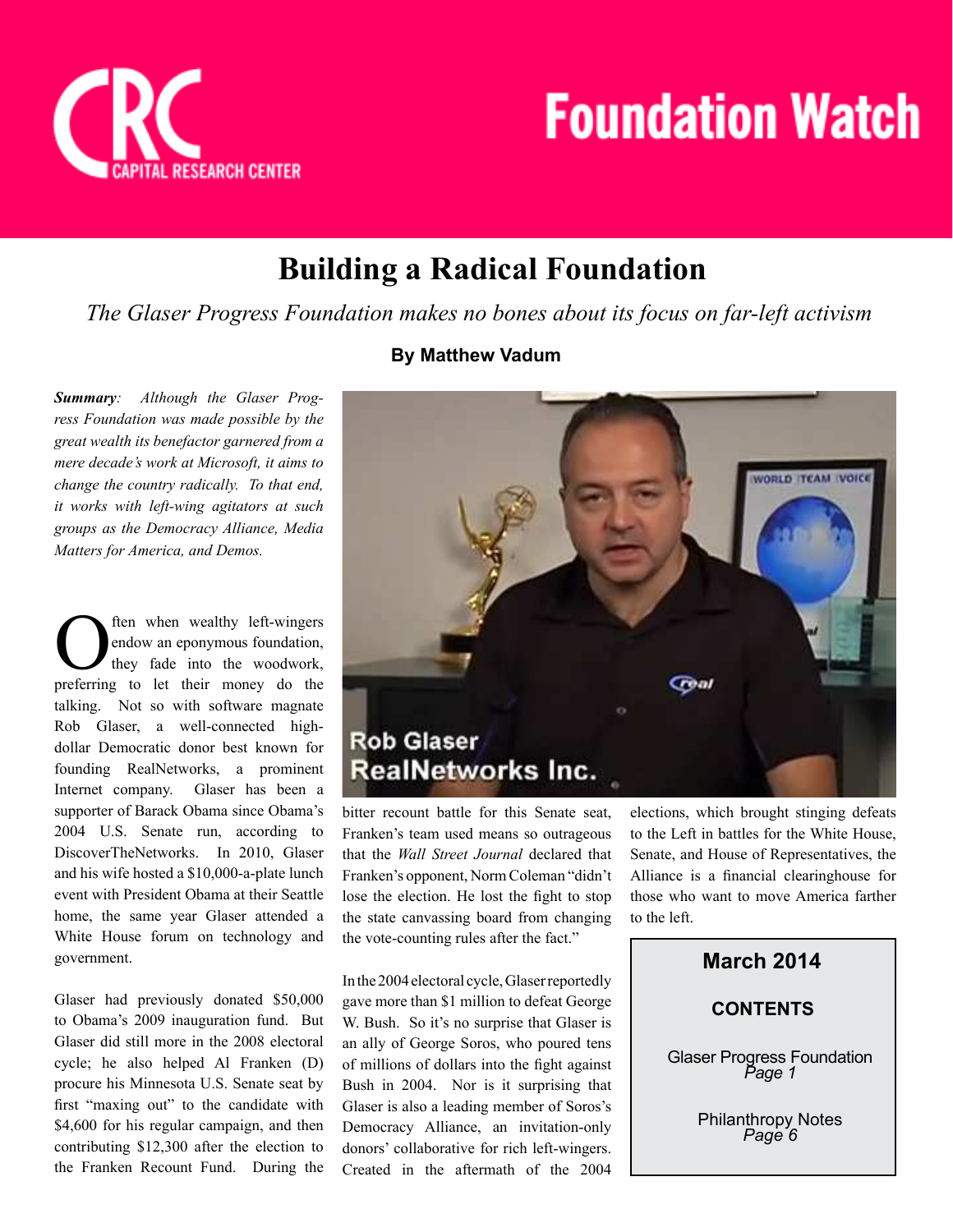Clinton administration official Rob Stein founded the Democracy Alliance with the aim of creating a permanent political infrastructure of nonprofits, think tanks, media outlets, leadership schools, and activist groups—a kind of "vast left-wing conspiracy" to battle the conservative movement. The donors group has channeled its members' funds to fairly wellestablished pressure groups, watchdogs and think tanks, get-out-the-vote operations, and political action committees (PACs). It is intensely secretive. Members of the group meet twice a year to decide which causes to support with their checkbooks. (For more on the Alliance, see *Foundation Watch*, December 2008.)

Other ways that Glaser battled for the Left in the 2004 electoral cycle include his early support of America Coming Together (ACT), a large, ambitious Democratic getout-the-vote operation created to affect the 2004 elections. Glaser donated \$750,000 to ACT and talked his friends into donating as well. ACT folded in 2005 with little to show for the millions of dollars it raised and spent—with the exception of a \$775,000 fine from the Federal Election

#### **Editor:** Matthew Vadum

#### **Publisher:** Terrence Scanlon

#### *Foundation Watch*

is published by Capital Research Center, a non-partisan education and research organization, classified by the IRS as a 501(c)(3) public charity.

**Address:** 1513 16th Street, N.W. Washington, DC 20036-1480

**Phone:** (202) 483-6900 **Long-Distance:** (800) 459-3950

**E-mail Address:** mvadum@capitalresearch.org

**Web Site:** http://www.capitalresearch.org

*Organization Trends* welcomes letters to the editor.

**Reprints** are available for \$2.50 prepaid to Capital Research Center.

Commission for illegally using unregulated "soft money" to support John Kerry's 2004 presidential campaign.

In the previous presidential election of 2000, Glaser donated both to Ralph Nader's Green Party campaign and also, less generously, to Al Gore's campaign on the Democratic ticket.

#### **Early Years**

When Glaser studied at Yale, graduating in 1983, his politics were "slightly to the left of Che Guevara," according to Bruce Jacobsen, a former RealNetworks executive who knew Glaser at the Ivy League school. Glaser once considered becoming a labor organizer, but instead he became a multi-millionaire thanks to his decade at Microsoft, where he worked on the Windows operating system and the word-processing program MS Word.

Glaser was a left-winger from way back, according to a *Seattle Times* profile. His parents were left-wing activists in Yonkers, N.Y. While studying at Yale, he penned a political column called "What's Left" in the school paper. He also headed a group called the Campaign Against Militarism and the Draft. Jacobsen told the newspaper, "Glaser's bookshelves are crammed with tomes about microeconomics and thirdworld development. His friends work for the State Department—or did during the Clinton-Gore years—and in the Peace Corps and at homeless shelters."

#### **RealNetworks**

Glaser made his fortune largely at RealNetworks, a software developer that supplies video interfaces that work on standard Internet browsers and allow users to stream music videos, movies, and recorded music. The Seattle-based company was originally called Progressive Networks, and it aimed to provide leftof-center content for the World Wide Web. "It's fair to say that our original objective was social revolution," Glaser's RealNetworks co-founder, David Halperin, told *Wired* in 1997.

"They wanted to democratize the media and be able to deliver their progressive message over the Internet, bypassing corporate media giants," according to the *Seattle Times* profile. "That didn't happen. But what Glaser and Halperin started became RealNetworks, which pioneered audio and video on the Web and gave Glaser the money to pursue social revolution through philanthropy."

Those who know Glaser well say "his giving reflects his goals of transforming mass media, improving health in the Third World and changing America's measures of progress and prosperity," according to the profile. "There are a lot of folks in this realm who may dabble," said Eric Liu, a former RealNetworks vice president. "But Rob is definitely not dabbling,"

Former employees of RealNetworks have used the wealth they accumulated from working at the company in their own political campaigns. U.S. Sen. Maria Cantwell (D-Wash.) worked at RealNetworks between her unsuccessful run for the U.S. House and her 2000 Senate victory. She reportedly self-financed her campaign using money she earned at the company. In 2004, Alex Alben, a former vice president at the company, ran unsuccessfully in Washington's 8th congressional district. He used his RealNetworks pay to fund his campaign.

Glaser left as CEO of the company in 2010 but came back in July 2012, after the company churned through two CEOs in two years. One online commenter at a *Forbes* news story on Glaser's return asked, "Anyone think the real problem is Rob Glaser himself? We've had two CEOs spin through the revolving door in tenures of less than a year. The company has backtracked on the plan to simplify the company and exit the games business by doubling down on that segment with an acquisition and no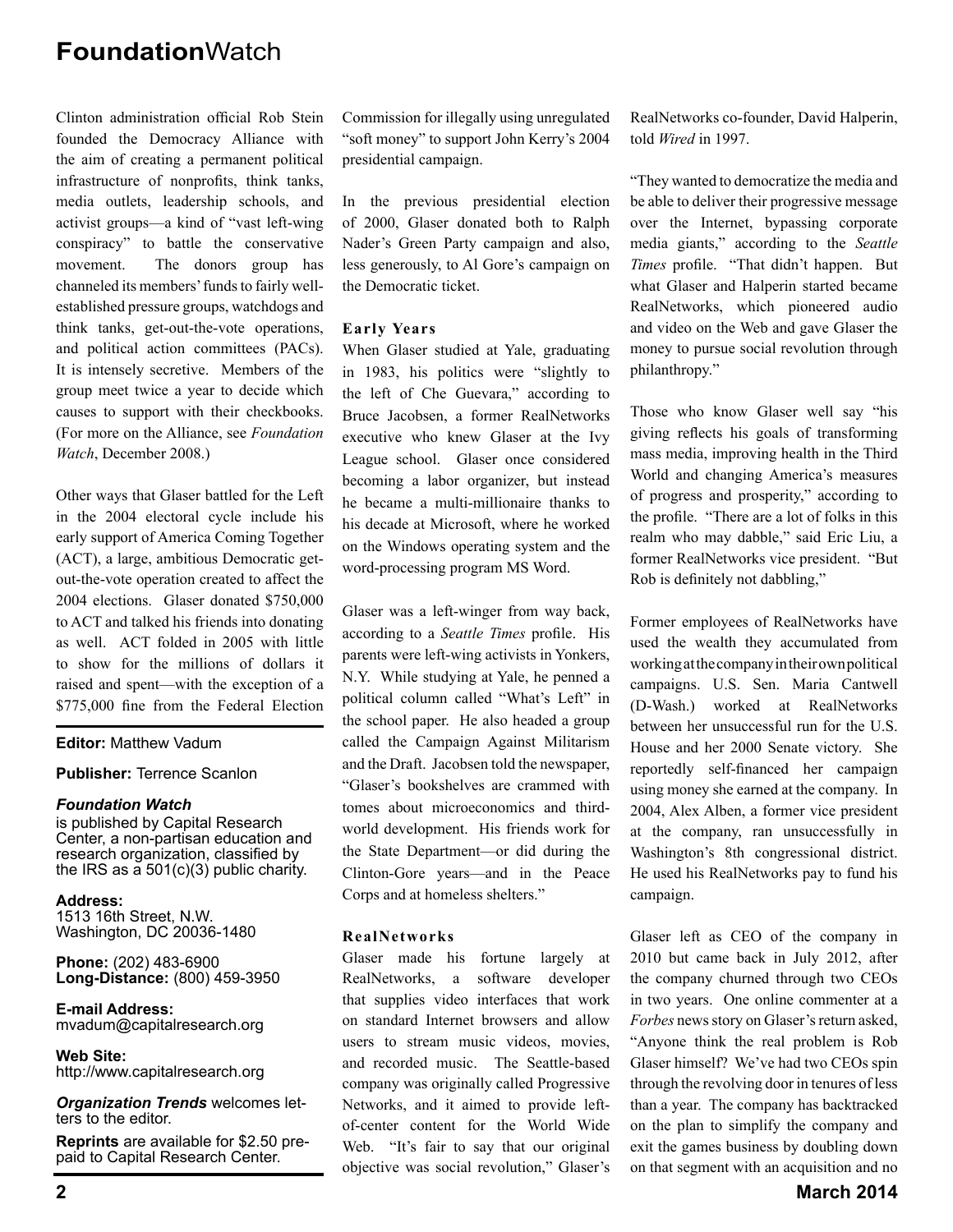results to show for it. The company has not turned in an operating profit since at least 1995, and has written off almost \$400 [million] in failed acquisitions in the last 5 years."

Glaser said at the time he would serve as CEO only in an interim capacity, yet at press time he remains in the post, as well as continuing to serve as chairman of the board. His tenure has not seen the company gain ground financially. Net annual revenues for 2013 were \$206 million, down from \$259 million the previous year, and the company had an operating loss in 2013 of \$71 million.

The website of Glaser's philanthropy, the Glaser Progress Foundation, romanticizes Glaser's radical activism and the way he blends it with his corporate activities:

Determined to use technology to pursue a progressive agenda, Rob founded Progressive Networks in 1993. Two years later Progressive Networks launched RealAudio, a product that delivered streaming audio via the web. Voices that could not penetrate mainstream media could now be heard in real time worldwide over the Internet. RealVideo followed in 1997, augmenting the audio with visual documentary. Now named RealNetworks, it continues to deliver independent and alternative ideas along with a vast array of content across devices and around the globe. The Glaser Progress Foundation implements Rob's progressive agenda through leveraged backing of social causes. The Foundation funds programs that reflect Rob's intense activism and his personal and professional focus on constant progress.

#### **"Progressive" versus "Liberal"**

Left-wingers have been running away from the adjective *liberal* for years. "The liberal brand is tarnished," according to Glaser. He wants to "change the political paradigm" and treat the word *progressive* as a thing "that's nurtured and managed just like any other brand." To test his theory, Glaser teamed up with John Podesta's Center for American Progress and spent \$600,000 on TV ads in the Midwest over a three-week period. He proudly claims liberals in the test areas subsequently re-categorized themselves as progressives.

Leftist Thomas Frank, author of the influential tract, What's The Matter With *Kansas: How Conservatives Won The Heart of America*, resents the alleged stereotyping of liberals as shallow, materialistic, arrogant urban elitists. This "latte libel," a reference to a popular, pricey coffee drink available at Starbucks, is one of conservatives' "dearest rhetorical maneuvers." It holds that "liberals are identifiable by their tastes and consumer preferences and that these tastes and preferences reveal the essential arrogance and foreignness of liberalism."

Astonishingly, Frank even dismisses the idea that America has a liberal elite, calling the notion "not intellectually robust." The idea "has been refuted countless times, and it falls apart under any sort of systematic scrutiny."

And yet in recent years, left-of-center Americans have rechristened themselves *progressives*, borrowing a label from the turn of the last century that was often associated with radical politics. As exleftist David Horowitz told Glenn Beck:

You have to understand this modern Left, what you call the progressives, which is, my parents were card carrying Communists, they always called themselves progressives. They belonged to the progressive party. It's the same battle. These people are totalitarians. They think they know what's good for you, and they're going to control you to make you do what they think is good for you, even if you don't want to do it.

*Liberal* may not be a political winner, but is *progressive* any better? The jury is still out on this question.

#### **Foundation Finances**

The Glaser Progress Foundation was granted charitable status in August 1996 and is located in Seattle, Wash. It was originally called the Glaser Family Foundation. In its public tax filing for the year ending December 2012, the foundation reported assets of \$7,886,298 (ledger value) and income of \$88,885, according to FoundationSearch.com. According to its own website, the foundation's asset base has fallen from \$24.3 million in 2008, to \$13.7 million in 2010 and then down to \$7.6 million in 2012.

Its grantmaking has followed a similar downward track. What it calls "program grants" have gone from \$3.1 million in 2007 to just \$1.3 million in 2012. Its "directed grants" from \$261,000 in 2007 all the way down to a mere \$26,000 in 2012. Throughout the 2007-12 period the foundation's operating and administrative expenses have risen somewhat, from \$353,950 in 2007 to \$447,553 in 2012.

This, of course, raises questions about the financial well-being of the foundation's benefactor, Robert D. Glaser, whose personal wealth at one time was estimated at close to \$500 million. The decline in the foundation's assets is also related to its history of distributing significantly more from its corpus than the legal minimum of 5 percent. From 2002 to 2010, it averaged 10.4 percent.

#### **Grants**

Much of the philanthropy's giving has been focused on institutions of higher learning such as Columbia and Harvard, but significant grants have gone to ideologically neutral causes like the Grameen Foundation USA, which focuses on micro-lending, providing small business start-up loans to entrepreneurs in developing countries.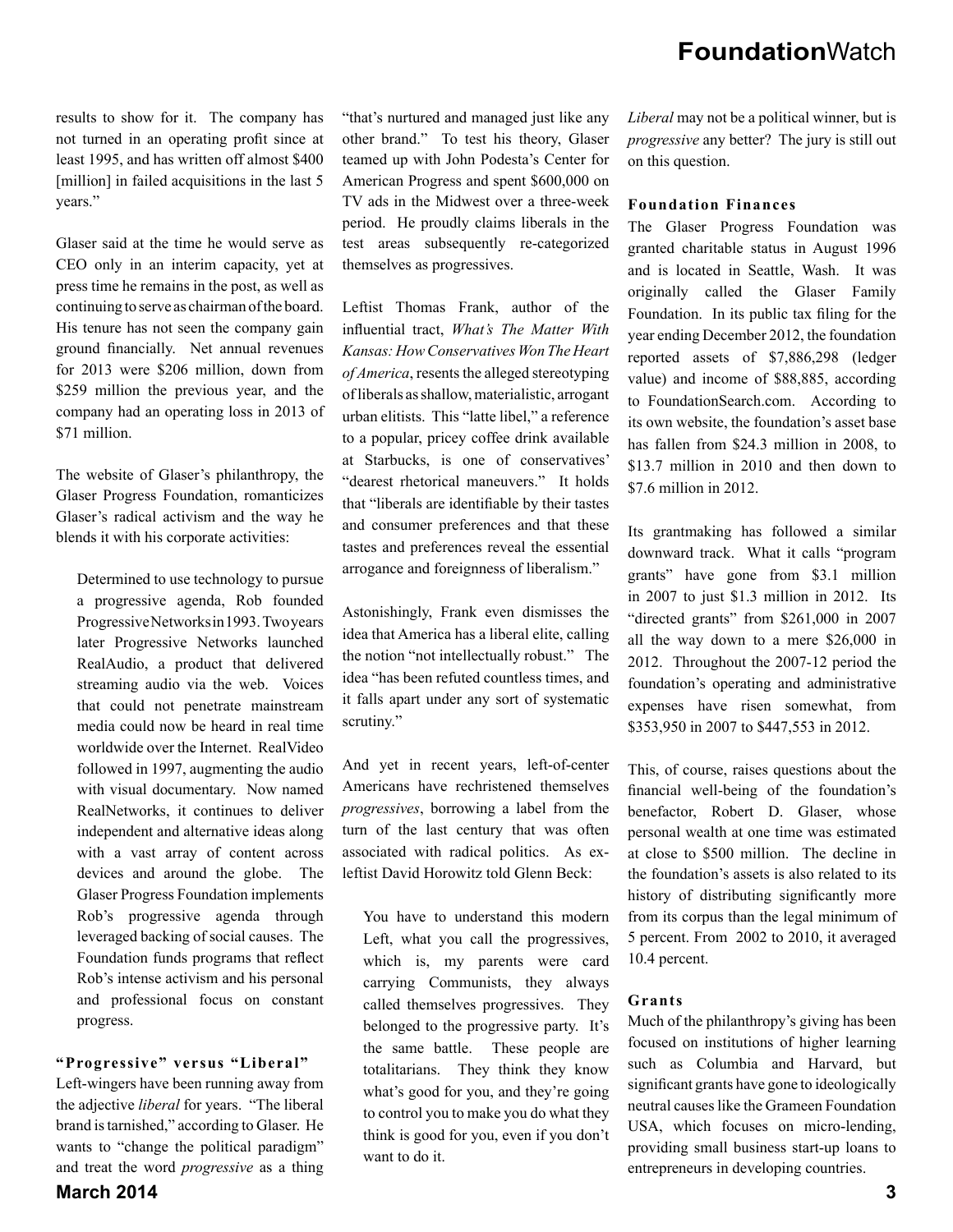Groups promoting animal welfare have also received grants from Glaser Progress Foundation. Two such groups are the Humane Society of the United States (\$1,187,421 since 1999) and the militant People for the Ethical Treatment of Animals (PETA) (\$278,000 since 2000). (For more on the Humane Society, see *Foundation Watch*, April 2010.)

Environmentalist groups have received a fair bit of the foundation's money. Recipients include Earth Action Network (\$76,179 since 2001); Earth Island Institute (\$30,000 in 2000); Greenpeace Fund (\$25,000 in 2004); and Earth Day Network (\$268,637 since 2000).

The foundation funds left-of-center think tanks including the Center for American Progress (\$2,166,200 since 2003), Aspen Institute (\$215,000 since 2002), the (Jimmy) Carter Center (\$100,000 in 2003), and Demos (\$25,000 in 2012). David Halperin, Glaser's old business partner, served as senior vice president of the Center for American Progress from 2004 to 2012. He was also a speechwriter in the Clinton White House.

New York-based Demos is a leftist think tank and pressure group that describes its mission as "achieving true democracy by reducing the role of money in politics and guaranteeing the freedom to vote," expanding the middle class, and "transforming the public narrative to elevate the values of community and racial equity." This month, Heather McGhee, the group's vice president of policy and outreach, is scheduled to take over as president of Demos. Previously Demos was headed by former Connecticut Secretary of State Miles Rapoport, who has since become president of another left-wing group, Common Cause.

#### **War on the GDP**

Glaser Progress's \$25,000 grant to Demos was earmarked "to encourage development of effective community indicators." This

grant appears to be underwriting a radical attack on the concept of Gross Domestic Product (GDP), an underpinning of modern economic theory. GDP is the market value of all officially recognized final goods and services produced in a country in a year. GDP per capita is often seen as a good indicator of a country's standard of living.

Some on the radical left consider GDP to be somehow *unfair*. They prefer a novel, recently invented indicator they call the Social Progress Index (SPI). It claims to measure basic human needs, the foundations of well-being, and opportunity, and it favors big-spending countries with gargantuan welfare states that crush economic freedoms and crowd out civil society. To no one's surprise, Sweden is ranked number one using the pie-in-thesky Social Progress Index.

The Glaser Progress Foundation's executive director, Martin Collier, explained why leftwingers don't like GDP at a 2008 Senate hearing (the full soliloquy is available on video at TheRealNews.com, "Senate hearing: GDP fails to measure progress"):

GDP measures money changing hands. So when money doesn't change hands, it's missed. It counts negatives as positives. And it also leaves out a wide range of things that are very, very valuable to us. If there's an oil spill on Puget Sound, where I live in Seattle, GDP goes up, because attorneys are hired, there's cleanup crews, all sorts of things. If someone gets cancer, GDP goes up. We can measure the depletion of our natural resources. We don't do that. We could measure the impacts of pollution on health and property damage. And that's just two examples. What I would propose is that at least as often as GDP we present other statistics. What are real wages doing for ordinary people, for instance? What's the national debt look like? It's now up to \$9 trillion. We've got 47 million people in this country without health insurance. We've got over 37 million people in poverty. Those things should be reported along with increases in GDP to give us a more complete picture. The most simple way to put it is you are what you measure, you get what you measure, and you fix what you measure. It's time to measure what matters most, it's time to measure what we value most, instead of simply valuing what we measure.

James Gustave Speth, a Distinguished Senior Fellow at Demos, similarly explained the Left's bizarre attempt to rewrite the rules of economics. "The GDP is a truly terrible measure of things that really matter," Speth said. "Finally, there's a broad consensus on this point. For the first time there's a chance that this concern will move out of academic and research circles and become a real policy question."

"It takes enormous GDP growth to get jobs," he added. "It focuses us as a nation on a fool's errand." (*Time*, Jan. 30, 2010)

#### **Fighting Conservatives**

Glaser's philanthropy spends a lot of money attacking conservatives and promoting its vision of progressivism. For example, the Glaser Progress Foundation worked with Center for American Progress in 2009 to create a Progressive Studies Program whose mission is to "increase public awareness of progressive ideas and values, as well as to educate public officials and policymakers." Progressivism on Tap is part of the program. Under its auspices, left-wing authors speak about issues of the day at a trendy Washington, D.C. area restaurant, Busboys and Poets. The eating spot is owned by left-wing extremist Andy Shallal, an Iraqi-American who adores the radical historian Howard Zinn and Code Pink for Peace.

Glaser's philanthropy has funded a plethora of progressive activist groups. Among them are the ACLU Foundation (\$675,000 since 2004); Physicians Committee for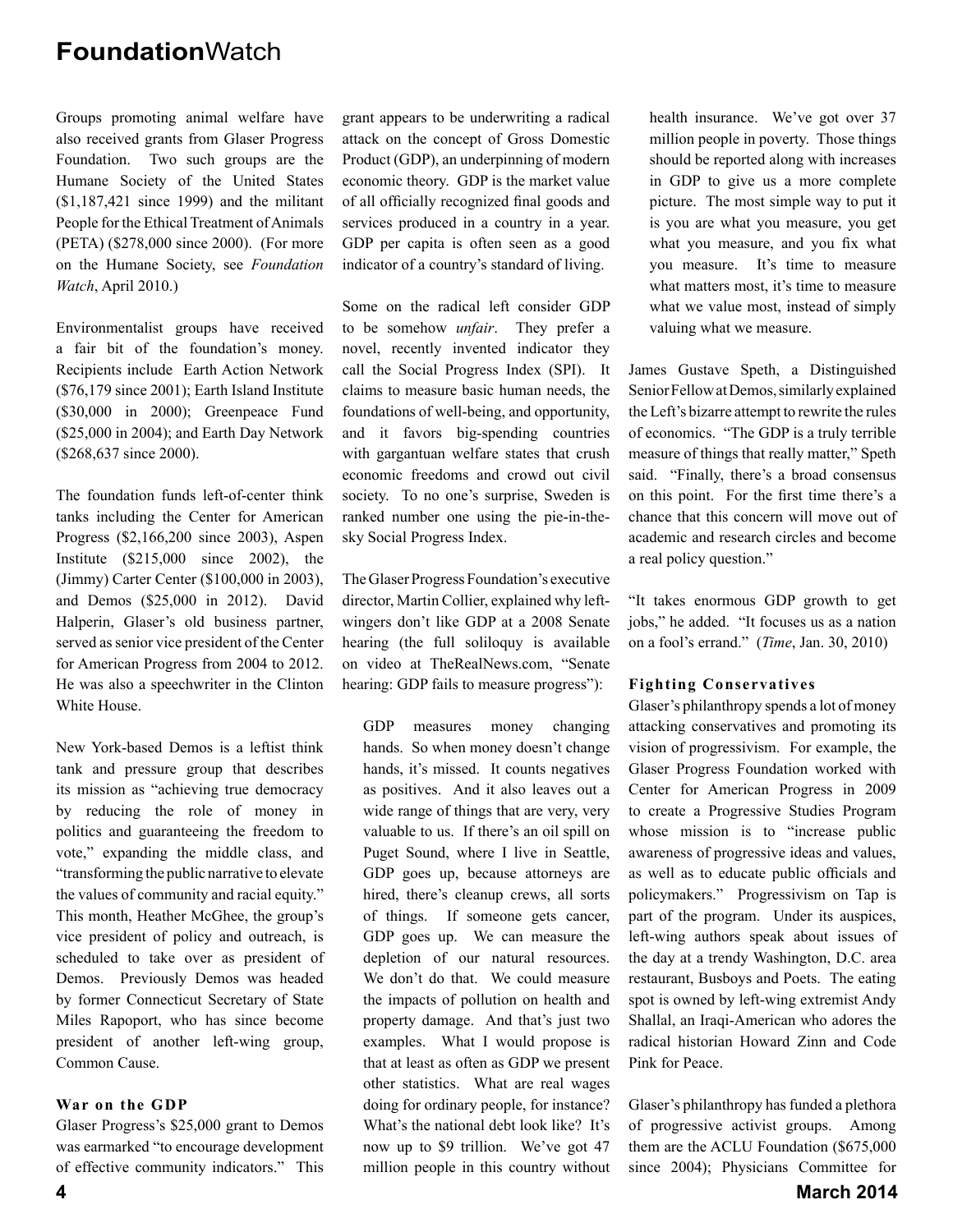Responsible Medicine (\$375,000 since 2001); American Constitution Society (\$75,000 in 2005); People for the American Way (\$50,000 since 2005); and Center for Progressive Leadership (\$50,000 in 2009).

The Center for Progressive Leadership wants to mirror the conservative Leadership Institute. The center's website describes the group as "a national political training institute dedicated to developing the next generation of progressive political leaders."

Glaser Progress also funds left-wing "alternative" media. Democracy Now Productions has received \$700,000 in grants from the foundation since 2004. The Nation Institute, which is a 501(c) (3) nonprofi t related to the far-left *Nation* magazine, received \$50,155 in grants in 2000. The misnamed Foundation for National Progress, a  $501(c)(3)$  nonprofit related to the radical magazine *Mother Jones*, has received \$211,329 since 1999.

*Mother Jones* helped to torpedo Mitt Romney's presidential campaign in 2012. It published the story of Romney's illreceived "47 percent" comments. The San Francisco-based publication also instructs its interns, whom it doesn't pay adequately to live, that they should apply for taxpayerfunded food stamps during their servitude at the magazine. (Glaser served on the board of the Foundation for National Progress.)

Glaser Progress Foundation "seeks to fulfill the late Howard Zinn's call for the development of media that would foment a 'permanent adversarial culture' and widespread 'resistance' to traditional norms among the American population," according to the online encyclopedia DiscoverTheNetworks. Back in 2003 it co-sponsored a Media that Matters Film Festival, along with George Soros's Open Society Institute and Human Rights Watch. The event was held to highlight films that "encourage social action and inspire dialogue" in the areas of environmentalism,

hunger, criminal justice, cultural diversity, military spending and war, homosexuality, racism, AIDS, and poverty.

Not surprisingly, Glaser Progress funds organizations devoted to attacking and undermining free media institutions. Since 2005 the foundation has sent \$600,912 to the George Soros-funded Media Matters for America, a left-wing character assassination factory that secretly colluded with the Obama administration to attack critics of Attorney General Eric Holder. Another group, Free Press, which demands so-called "net neutrality" and government control of media outlets, has received \$200,000 since 2004.

Glaser also personally funded the Air America Radio network, the biggest effort ever mounted to create a left-wing talk radio network that could compete with highly successful conservative talk radio. When Air America crashed in bankruptcy in 2006, Glaser was its largest creditor; the network owed him \$9.8 million.

Since 2001, Glaser Progress has also given \$176,500 to the Adbusters Media Foundation based in Vancouver, Canada. Adbusters, which publishes a magazine under the same name, founded the violent Occupy Wall Street movement. That movement grew out of an event on Sept. 17, 2011, in lower Manhattan called the U.S. Day of Rage, organized by Adbusters. Organizers vowed that the mass protest would be nonviolent in nature. This raised the question of why they named their event after the original "Days of Rage" that took place in Chicago in 1969. In that tumultuous year, members of what was later to become known as the Weather Underground provoked four days of riots and demonstrations against The System, leading to scores of injuries.

Occupy Wall Street, and the satellite protests it spawned in cities across the U.S. and around the world, have also been violent. Radical activists are responsible for literally

hundreds of crimes, including assault, gang rape, arson, rioting, robbery, and a host of others. (For more on Adbusters and Occupy, see *Foundation Watch*, January 2012.)

#### **Conclusion**

Oddly, it never seems to have occurred to Rob Glaser that he was fortunate to live in a productive country whose marketbased economy allowed him to become a millionaire after only a decade of work, and whose tradition of tolerance allows even the radical enemies of the nation's principles to rail against its imperfections, real and imaginary. Who knows—perhaps after Glaser's death, the staffers at his foundation will do what so many such staffers have done at other foundations; namely, change the funding stream to projects which the original donor would never approve

But don't hold your breath waiting for that to happen.

*Matthew Vadum is a senior editor at Capital Research Center and the author of*  Subversion Inc.: How Obama's ACORN Red Shirts Are Still Terrorizing and Ripping Off America's Taxpayers (*WND Books, 2011)*.

*FW*



We need your help in the current difficult **economic climate to continue our important research.** 

**Your contribution to advance our watchdog work is deeply appreciated.** 

**Many thanks.** 

**Terrence Scanlon President**